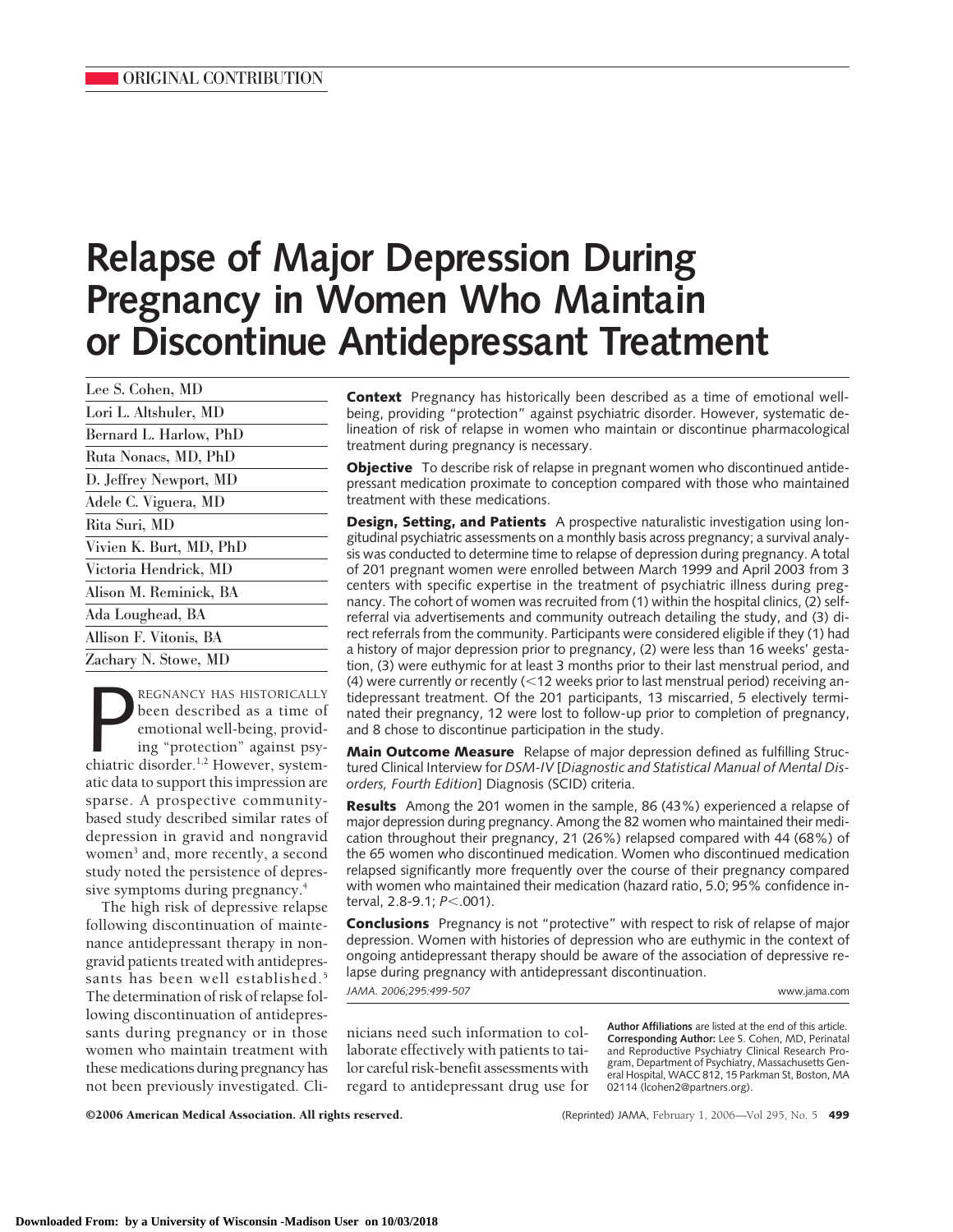women who are pregnant or planning to conceive. Such assessments take into account prenatal exposure to antidepressants on one hand vs the risk of untreated affective disorder on the other.

Accumulating data from case series and prospectively derived samples over the last several decades support the absence of increased risk of major congenital malformations associated with first trimester exposure to older and newer antidepressants.6-10 Recently, several unpublished reports describing data accumulated from both a large health maintenance organization database and the Swedish Medical Birth Registry (http://www.gsk-us.com/news /paroxetine/paxil\_letter\_e3.pdf) have raised concerns about a putative 1.5- to 2.0-fold increased risk for cardiovascular malformations (ventricular and atrial septal defects) associated with first trimester exposure to the selective serotonin reuptake inhibitor (SSRI) paroxetine. This has prompted the US Food and Drug Administration to issue an alert to health care professionals regarding the safety of prenatal use of paroxetine (http://www.fda.gov/cder/drug /InfoSheets/HCP/paroxetineHCP .htm). While these new findings are inconsistent with previous reports regarding the reproductive safety of paroxetine, $10,11$  these new data may reflect a signal for increased teratogenic risk of paroxetine in need of confirmation by future systematic study. Several investigators have also described symptoms of neonatal jitteriness and transient neonatal distress associated with peripartum exposure to antidepressants, particularly the active SSRIs.12-17 Informed clinical decisions require taking into account risks of fetal exposure to medication,<sup>7,18-20</sup> the potential impact of untreated maternal depression during pregnancy on neonatal outcome,<sup>21-24</sup> and potential risks of neonatal syndromes associated with certain antidepressants.

If pregnancy has a salutary effect on major depressive disorder, then women receiving maintenance antidepressant treatment may successfully discontinue their medication around conception without particular concern about relapse. However, if pregnancy does not have a "protective" effect on risk of depressive relapse, some women with a history of major depression, particularly those with highly recurrent disease, may elect to continue taking antidepressants during pregnancy to avoid the morbidity associated with depressive relapse. Similarly, the delineation of time to relapse has additional clinical importance. For example, if relapse of major depression occurs frequently following antidepressant discontinuation during pregnancy but is rare in the initial months following discontinuation, this serves as a potential clinical guide to minimize fetal antidepressant exposure in early pregnancy. Avoiding medications in the first trimester is consistent with typical approaches to early pregnancy.

Our previous work indicated a nearly 50% rate of antidepressant reintroduction across pregnancy in women with histories of depression who discontinued or attempted discontinuation of these medications proximate to conception.25 In that study, we hypothesized that rates of antidepressant reintroduction underestimated the actual risk of depressive relapse given women's concerns regarding potential known and unknown effects of prenatal medication exposure and their reluctance to reintroduce medication during pregnancy. In a small preliminary follow-up study of participants not included in the current report, we also noted that 75% of women with histories of major depression experienced depressive relapse associated with discontinuation (or discontinuation attempt) of antidepressants proximate to conception.<sup>26</sup>

The purpose of the current study was to describe the risk of relapse in pregnant women who discontinued or who attempted to discontinue antidepressant medication proximate to pregnancy compared with those who maintained treatment with these medications. Another goal of the study was to identify the time to relapse across these various groups with respect to specific trimester of relapse. We hypothesized that discontinuation of antidepressant medications proximate to conception would be associated with substantial risk of relapse and that relapse risk in those who discontinued treatment would exceed that seen in those who maintained antidepressant treatment during pregnancy. To test these hypotheses and to circumvent the ethical dilemma inherent in the randomization of pregnant women to a specific treatment group, the current study used a naturalistic prospective study of pregnant women with histories of major depression followed across a spectrum of treatment conditions.

#### **METHODS Sample Selection**

A total of 201 pregnant women were enrolled in the prospective longitudinal study of depression during pregnancy. The participants were selected from 3 centers with specific expertise in the treatment of psychiatric illness during pregnancy (Perinatal and Reproductive Psychiatry Clinical Research Program, Massachusetts General Hospital, Boston; Women's Mood Disorders Research Program, University of California, Los Angeles (UCLA); and the Women's Mental Health Program, Emory University School of Medicine, Atlanta, Ga). The 3 centers participated in this collaborative, federally funded investigation based on their previously demonstrated ability to recruit a sample of pregnantwomen with histories of depression. All sites made deliberate efforts to include a broad spectrum of patients with diverse backgrounds, and all eligible patients were offered the opportunity to participate. The cohort was recruited from (1) women planning pregnancy who were previously seen in consultation; (2) selfreferral via advertisements and community outreach detailing the study; and (3) direct referrals from community obstetrical practices.

Participants were considered eligible if they (1) had a history of major depression prior to pregnancy, (2) were less than 16 weeks' gestation, (3) were euthymic for at least 3 months prior to their last menstrual period (LMP), and (4) were currently or recently  $(<12$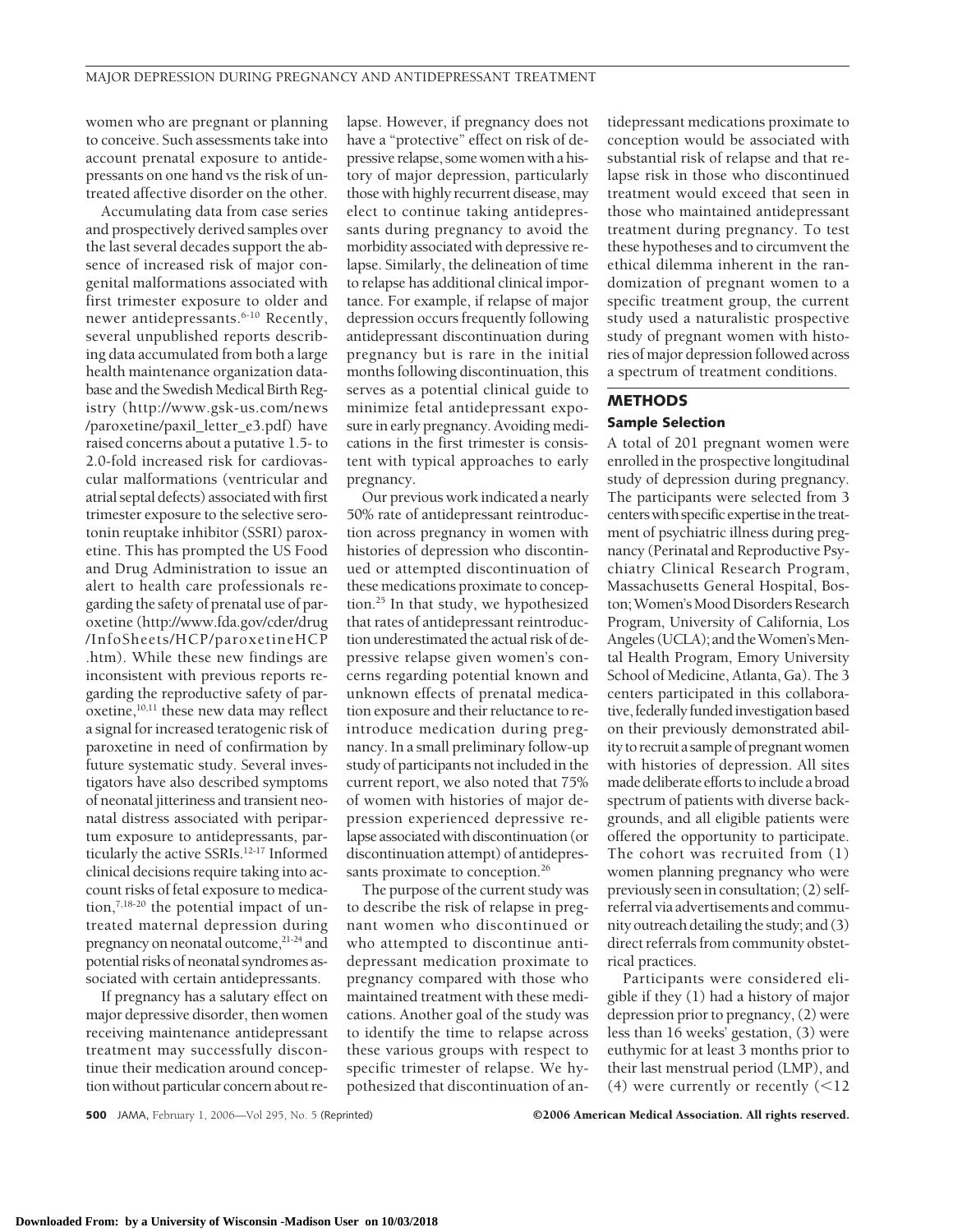weeks prior to LMP) receiving antidepressant treatment. Patients were excluded if they (1) were actively suicidal; (2) met *Diagnostic and Statistical Manual of Mental Disorders, Fourth Edition* (*DSM-IV*) criteria for one of the following disorders: organic mental disorders, substance use disorders; bipolar disorder; schizophrenia; delusional disorder; or current psychotic disorders; (3) had a positive urine drug screen associated with use of toxic substances; (4) had a medical condition associated with depressive symptomatology, ie, hypothyroidism. All patients gave informed consent to participate in the study, and the study protocol was approved by the institutional review board at each of the 3 collaborating centers. Participants selfidentified their racial and ethnic status. These data were obtained and tracked across the study in an effort to achieve racial and ethnic diversity of participants with the hope that enhanced diversity among the target sample would enhance the generalizability of the study findings.

The study was a prospective naturalistic investigation conducted from March 1999 until April 2003. Longitudinal psychiatric assessments were used to describe pregnant women who elected either to discontinue or to maintain antidepressant therapy. Participants were not randomized, and decisions about pharmacological treatment were made independent of study participation. However, to standardize the information about the risks and benefits of pharmacotherapy associated with prenatal exposure to antidepressants for participants across all the sites, participants were given an audiotape on enrollment into the study. The audiotape included a summary of available information regarding teratogenicity of antidepressants, risk of transient neonatal syndromes associated with peripartum exposure to antidepressants, and risk of depressive relapse associated with discontinuation of antidepressant therapy.

#### **Assessments**

A study physician assessed participants at baseline to determine study eligibility. The Structured Clinical Interview (SCID-I/P)27 was administered at baseline to confirm a *DSM-IV* lifetime diagnosis of major depressive disorder and presence of comorbid psychiatric illness (if any). A longitudinal tracking sheet was also used to document pharmacological and nonpharmacological treatment received before and during pregnancy and was completed at baseline and at each study visit with changes (if any) noted. Information regarding variables that might influence risk of relapse was collectedincluding demographic data, pharmacotherapy and psychotherapy across pregnancy, number of prior episodes, total duration of illness, family history of depression, histories of suicide attempts, time since the onset of last depressive episode, and length of time taking antidepressants. A research assistant blinded to the participant's treatment plan administered the 28-Item Hamilton Rating Scale for Depression  $(HAM-D),<sup>28</sup>$  the Structured Clinical Interview mood module for depression (SCID-I/P), and the Clinical Global Impressions Scale  $(CGI)^{29}$  during monthly study visits (12, 16, 20, 24, 28, 32, and 36 weeks' gestation). For participants who enrolled in the study between 12 and 16 weeks' gestation (n=40), the SCID was administered at the time of enrollment. The SCID and study questionnaires were administered by highly trained clinical research assistants at the individual sites. All had received joint SCID training, supervised by one of the investigators (R.S.), and joint HAM-D ratings, supervised by one of the investigators (L.L.A.). All raters reviewed and rated 2 tapes of SCID interviews and 3 tapes requiring HAM-D ratings. Excellent interrater reliability was achieved for the diagnosis of depression (overall  $\kappa$ , 0.92) and HAM-D total scores (overall  $\kappa$ , 0.72).

#### **Statistical Analysis**

All analyses were conducted with SAS statistical software.30 The sample was stratified based on participants' decisions regarding pharmacological therapy during the period ranging from 3

months prior to LMP to 16 weeks' gestation. Participants were divided into 4 groups with respect to pharmacological status: (1) maintained antidepressant therapy for the entire period, (2) discontinued taking antidepressants completely for a minimum of 1 week, (3) decreased their antidepressant from the optimal dose (dose that had afforded euthymia for a minimum of 3 months) and never increased above the optimal dose, (4) increased their antidepressant above the optimal dose for at least 1 week and never decreased below the optimal dose. Relapse was defined as fulfilling*DSM-IV* criteria on the SCID mood module. Study completers were defined as those who either relapsed or remained euthymic through the last study visit at 36 weeks' gestation.

We compared the distribution of background psychiatric history characteristics across the 4 patient groups to identify potential confounding factors associated with both medication discontinuation and depressive relapse. We used survival analysis to assess the influence of medication discontinuation on time to recurrence of depression. The exposure period, or the window in which women had the opportunity to discontinue their medication, was defined as 3 months prior to LMP through 16 weeks' gestation. The risk period for relapse of depression was defined as the temporal window between LMP and 36 weeks' gestation or last follow-up, whichever came first. Censored end points included live birth delivery, pregnancy termination, and lost to follow-up. Kaplan-Meier product-limit survival analyses were used to estimate the median time to an episode of depression for the whole sample and to make univariate comparisons between those women who maintained and discontinued their antidepressant medication.

Cox proportional hazards regression models<sup>31</sup> were used to estimate the hazard ratio (HR) and 95% confidence intervals (CIs) for the relationship between medication discontinuation and relapse of depression during pregnancy while adjusting for clinical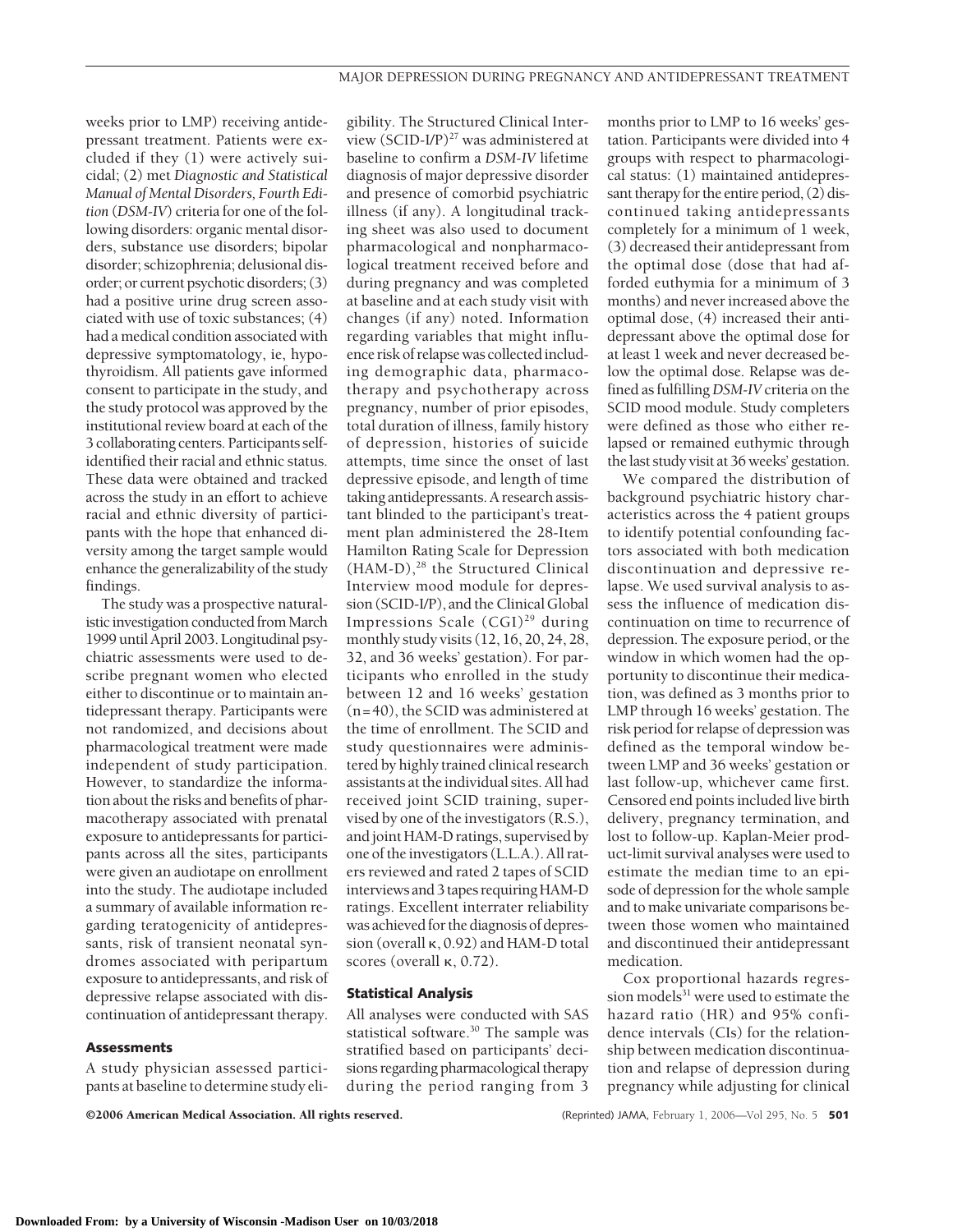site and prior history of either prenatal or postpartum depressive episode. These models were also used to examine potential predictors of relapse of depression during pregnancy, including demographic and clinical variables such as depressive illness history. The analyses were time-dependent, proportional hazards in which only complete data for all time periods were used. With the Proportional Hazards Regression (PHREG) procedure in SAS (version 8.0), we used the "exact" option to handle a high proportion of ties as a result of imprecise measurement of event times.<sup>30</sup> *P*<.05 was set as the level of significance.

# **RESULTS**

## **Characteristics of the Sample**

Of the 201 women who were followed up across the study and who were eligible for analysis, 13 miscarried, 5 electively terminated their pregnancy, 12 were lost to follow-up prior to completion of pregnancy, and 8 chose to discontinue participation in the study.

Race was the only significant factor distinguishing those who were lost to follow-up (*P*=.002) and those who continued in the study. While nonwhites had a higher dropout rate compared with whites, no particular race among nonwhites, including African Americans, Hispanics, and Asians, was more likely to be lost to follow-up.

**TABLE 1** illustrates the demographic characteristics of all participants and then those who maintained, increased, decreased, or discontinued their medication over the course of their pregnancy. Overall, the mean age of participants was 34.1 years, but those enrolled from Emory University were somewhat younger than those enrolled at UCLA and Massachusetts General Hospital (data not shown). Approximately 90% of participants were married and more than half reported completing a college education. Marital status and clinical center were the only demographic factors associated with medication status over the course of the pregnancy.

Clinical characteristics of the sample associated with illness history and its severity are presented in **TABLE 2**. Data are presented for the sample stratified by medication status. The mean age at first onset of depression was 18.8 years (SD=6.8), with approximately half the sample reporting first onset of mood disorder prior to 18 years of age. Mean duration of depression was 15.4 years (SD=7.1). Approximately 20% of participants reported duration of illness exceeding 20 years, with 48% reporting illness duration as 14 years or less. Although inclusion into the study required only a past history of major depression, the women in the sample were noted to have highly recurrent depression, with 44% reporting 5 or more prior recurrent episodes (mean [SD], 7.0 [10.8]). Current or past history of comorbid psychiatric illness was noted in 93 women (53% of the sample). Anxiety and eating disorders were the most common comorbid diagnoses (62 [35%] and 29 [17%], respectively). Antidepressant therapy for at least 3 con-

**Table 1.** Demographic Characteristics of Pregnant Women With Histories of Major Depression Across Different Medication Treatment Conditions\*

| Variable                                                                                                                                                    | All<br>$(N = 201)$ | Maintained<br>$(n = 82)$ | Increased<br>$(n = 20)$ | Decreased<br>$(n = 34)$ | Discontinued<br>$(n = 65)$ |
|-------------------------------------------------------------------------------------------------------------------------------------------------------------|--------------------|--------------------------|-------------------------|-------------------------|----------------------------|
| Age, y                                                                                                                                                      |                    |                          |                         |                         |                            |
| $<$ 32                                                                                                                                                      | 50(24.9)           | 20(24.4)                 | 5(25.0)                 | 10(29.4)                | 15(23.1)                   |
| 32-34                                                                                                                                                       | 63 (31.3)          | 28 (34.2)                | 7(35.0)                 | 7(20.6)                 | 21 (32.3)                  |
| 35-37                                                                                                                                                       | 46 (22.9)          | 16 (19.5)                | 4(20.0)                 | 12(35.3)                | 14(21.5)                   |
| >37                                                                                                                                                         | 42 (20.9)          | 18 (22.0)                | 4(20.0)                 | 5(14.7)                 | 15(23.1)                   |
| Race<br>White                                                                                                                                               | 178 (89.9)         | 73 (90.1)                | 19 (95.0)               | 30 (88.2)               | 56 (88.9)                  |
| Nonwhite                                                                                                                                                    | 20(10.1)           | 8(9.9)                   | 1(5.0)                  | 4(11.8)                 | 7(11.1)                    |
| Highest level of education                                                                                                                                  |                    |                          |                         |                         |                            |
| Partial college/high school                                                                                                                                 | 77 (38.9)          | 33 (40.7)                | 5(25.0)                 | 15 (44.1)               | 24 (38.1)                  |
| College                                                                                                                                                     | 86 (43.4)          | 37(45.7)                 | 12(60.0)                | 14 (41.2)               | 23 (36.5)                  |
| Graduate school                                                                                                                                             | 35(17.7)           | 11 (13.6)                | 3(15.0)                 | 5(14.7)                 | 16(25.4)                   |
| Highest education of partner                                                                                                                                |                    |                          |                         |                         |                            |
| Partial college/high school                                                                                                                                 | 72 (39.6)          | 34 (44.7)                | 7(35.0)                 | 15 (46.9)               | 16 (29.6)                  |
| College                                                                                                                                                     | 72 (39.6)          | 27(35.5)                 | 8(40.0)                 | 13 (40.6)               | 24 (44.4)                  |
| Graduate school                                                                                                                                             | 38 (20.9)          | 15(19.7)                 | 5(25.0)                 | 4(12.5)                 | 14 (25.9)                  |
| Marital status <sup>+</sup>                                                                                                                                 |                    |                          |                         |                         |                            |
| Single                                                                                                                                                      | 20(10.2)           | 5(6.2)                   | 2(10.0)                 | 1(2.9)                  | 12 (19.0)                  |
| Married                                                                                                                                                     | 177 (89.8)         | 75 (93.8)                | 18 (90.0)               | 33 (97.1)               | 51 (81.0)                  |
| Site <sup>+</sup>                                                                                                                                           |                    |                          |                         |                         |                            |
| University of California, Los Angeles                                                                                                                       | 55 (27.4)          | 15(18.3)                 | 2(10.0)                 | 7(20.6)                 | 31(47.7)                   |
| <b>Emory University</b>                                                                                                                                     | 66 (32.8)          | 36 (43.9)                | 9(45.0)                 | 14 (41.2)               | 7(10.8)                    |
| Massachusetts General Hospital                                                                                                                              | 80 (39.8)          | 31(37.8)                 | 9(45.0)                 | 13 (38.2)               | 27(41.5)                   |
| *Data are expressed as No. (%). Columns may not sum due to missing data.<br>$f$ Fisher exact test P value <.05 (comparison across all 4 medication groups). |                    |                          |                         |                         |                            |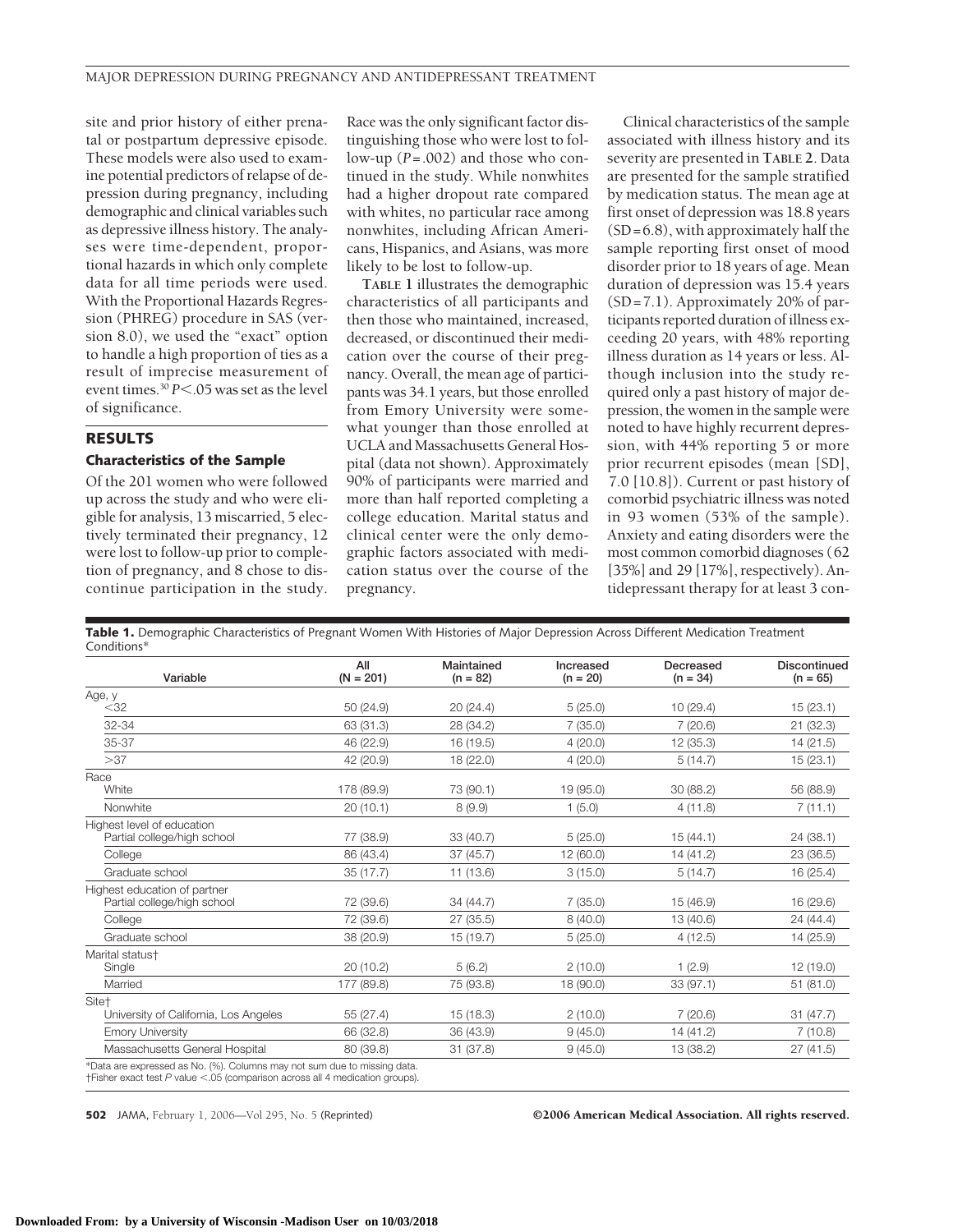|                                                             |                    |                          |                         | Table 2. Clinical Characteristics of Pregnant Women With Histories of Major Depression Across Different Medication Treatment Conditions* |                            |
|-------------------------------------------------------------|--------------------|--------------------------|-------------------------|------------------------------------------------------------------------------------------------------------------------------------------|----------------------------|
| Variable                                                    | All<br>$(N = 201)$ | Maintained<br>$(n = 82)$ | Increased<br>$(n = 20)$ | Decreased<br>$(n = 34)$                                                                                                                  | Discontinued<br>$(n = 65)$ |
| Age at onset, y                                             |                    |                          |                         |                                                                                                                                          |                            |
| $<$ 14                                                      | 44 (23.2)          | 19 (24.0)                | 3(16.7)                 | 7(21.9)                                                                                                                                  | 15 (24.6)                  |
| $14 - 17$                                                   | 45 (23.7)          | 19 (24.0)                | 5(27.8)                 | 4(12.5)                                                                                                                                  | 17 (27.9)                  |
| 18-25                                                       | 50 (26.3)          | 19 (24.0)                | 7(38.9)                 | 11 (34.4)                                                                                                                                | 13 (21.3)                  |
| >25                                                         | 51 (26.8)          | 22 (28.0)                | 3(16.7)                 | 10(31.2)                                                                                                                                 | 16 (26.2)                  |
| Duration of illness, y<br>$<$ 5                             | 24 (12.6)          | 9(11.4)                  | 2(11.1)                 | 4(12.5)                                                                                                                                  | 9(14.8)                    |
| $5 - 14$                                                    | 67 (35.3)          | 27 (34.2)                | 9(50.0)                 | 14 (43.8)                                                                                                                                | 17 (27.9)                  |
| 15-20                                                       | 61(32.1)           | 28 (35.4)                | 4(22.2)                 | 10(31.2)                                                                                                                                 | 19 (31.2)                  |
| >20                                                         | 38 (20.0)          | 15 (19.0)                | 3(16.7)                 | 4(12.5)                                                                                                                                  | 16 (26.2)                  |
| No. of prior episodes                                       |                    |                          |                         |                                                                                                                                          |                            |
| $<$ 3                                                       | 46 (23.4)          | 18 (22.2)                | 4(20.0)                 | 8(23.5)                                                                                                                                  | 16 (25.8)                  |
| $3 - 4$                                                     | 64 (32.5)          | 31 (38.3)                | 5(25.0)                 | 9(26.5)                                                                                                                                  | 19 (30.6)                  |
| $5-6$                                                       | 45 (22.8)          | 16 (19.8)                | 5(25.0)                 | 9(26.5)                                                                                                                                  | 15 (24.2)                  |
| >6                                                          | 42 (21.3)          | 16 (19.8)                | 6(30.0)                 | 8(23.5)                                                                                                                                  | 12 (19.4)                  |
| No. of episodes in prior pregnancies                        |                    |                          |                         |                                                                                                                                          |                            |
| Never pregnant                                              | 49 (25.3)          | 20 (25.3)                | 4(21.0)                 | 12 (36.4)                                                                                                                                | 13 (20.6)                  |
| None                                                        | 96 (49.5)          | 37 (46.8)                | 11 (57.9)               | 11 (33.3)                                                                                                                                | 37 (58.7)                  |
| >1                                                          | 49 (25.3)          | 22 (27.8)                | 4(21.0)                 | 10(30.3)                                                                                                                                 | 13 (20.6)                  |
| No. of prior postpartum episodes<br>Never pregnant          | 49 (26.1)          | 20 (26.3)                | 4(22.2)                 | 12 (36.4)                                                                                                                                | 13 (21.3)                  |
| None                                                        | 84 (44.7)          | 38 (50.0)                | 6(33.3)                 | 11 (33.3)                                                                                                                                | 29 (47.5)                  |
| >1                                                          | 55 (29.3)          | 18 (23.7)                | 8(44.4)                 | 10(30.3)                                                                                                                                 | 19 (31.2)                  |
| Duration of prior episode, wk                               |                    |                          |                         |                                                                                                                                          |                            |
| 1-6                                                         | 43 (23.1)          | 13 (16.9)                | 5(26.3)                 | 9(29.0)                                                                                                                                  | 16 (27.1)                  |
| $7 - 12$                                                    | 48 (25.8)          | 21(27.3)                 | 4(21.0)                 | 7(22.6)                                                                                                                                  | 16(27.1)                   |
| 13-36                                                       | 49 (26.3)          | 22(28.6)                 | 7(36.8)                 | 8(25.8)                                                                                                                                  | 12 (20.3)                  |
| >36                                                         | 46 (24.7)          | 21(27.3)                 | 3(15.8)                 | 7(22.6)                                                                                                                                  | 15(25.4)                   |
| Time since onset of most recent episode, wk                 |                    |                          |                         |                                                                                                                                          |                            |
| $0 - 24$                                                    | 28 (15.3)          | 10 (13.0)                | 4(21.0)                 | 5(16.1)                                                                                                                                  | 9(16.1)                    |
| $25 - 72$                                                   | 54 (29.5)          | 16 (20.8)                | 9(47.4)                 | 12 (38.7)                                                                                                                                | 17 (30.4)                  |
| 73-144                                                      | 47 (25.7)          | 19 (24.7)                | 4(21.0)                 | 7(22.6)                                                                                                                                  | 17 (30.4)                  |
| >144                                                        | 54 (29.5)          | 32(41.6)                 | 2(10.5)                 | 7(22.6)                                                                                                                                  | 13 (23.2)                  |
| No. of attempts to discontinue<br>antidepressant medication |                    |                          |                         |                                                                                                                                          |                            |
| 0                                                           | 49 (26.5)          | 21 (28.0)                | 3(16.7)                 | 13 (40.6)                                                                                                                                | 12 (20.0)                  |
| 1                                                           | 57 (30.8)          | 23 (30.7)                | 3(16.7)                 | 9(28.1)                                                                                                                                  | 22 (36.7)                  |
| $\overline{2}$                                              | 35 (18.9)          | 17(22.7)                 | 5(27.8)                 | 5(15.6)                                                                                                                                  | 8(13.3)                    |
| >2                                                          | 44 (23.8)          | 14 (18.7)                | 7 (38.9)                | 5(15.6)                                                                                                                                  | 18 (30.0)                  |
| History of suicide attempts                                 |                    |                          |                         |                                                                                                                                          |                            |
| No                                                          | 154 (81.9)         | 64 (82.0)                | 16 (88.9)               | 27 (84.4)                                                                                                                                | 47 (78.3)                  |
| Yes                                                         | 34 (18.1)          | 14 (18.0)                | 2(11.1)                 | 5(15.6)                                                                                                                                  | 13 (21.7)                  |
| Comorbidity<br>No                                           | 82 (46.9)          | 30 (42.9)                | 7(41.2)                 | 17 (56.7)                                                                                                                                | 28 (48.3)                  |
| Yes                                                         | 93 (53.1)          | 40 (57.1)                | 10(58.8)                | 13 (43.3)                                                                                                                                | 30 (51.7)                  |
| Family history of depression                                |                    |                          |                         |                                                                                                                                          |                            |
| No                                                          | 36 (19.6)          | 15 (19.5)                | 3(16.7)                 | 6(18.8)                                                                                                                                  | 12 (21.0)                  |
| Yes                                                         | 148 (80.4)         | 62 (80.5)                | 15 (83.3)               | 26 (81.2)                                                                                                                                | 45 (79.0)                  |
| Baseline antidepressants<br>TCA                             | 28 (13.9)          | 9(11.0)                  | 5(25.0)                 | 3(8.8)                                                                                                                                   | 11 (16.9)                  |
| SSRI/SNRI                                                   | 142 (70.6)         | 66 (80.5)                | 13 (65.0)               | 22 (64.7)                                                                                                                                | 41 (63.1)                  |
| Combination                                                 | 22 (11.0)          | 5(6.1)                   | 2(10.0)                 | 9(26.5)                                                                                                                                  | 6(9.2)                     |
|                                                             | 9(4.5)             | 2(2.4)                   | 0(0.0)                  | 0(0.0)                                                                                                                                   | 7(10.8)                    |

Abbreviations: SNRI, serotonin norepinephrine reuptake inhibitor; SSRI, selective serotonin reuptake inhibitor; TCA, tricyclic antidepressant.<br>\*Data are expressed as No. (%). Columns may not sum due to missing data.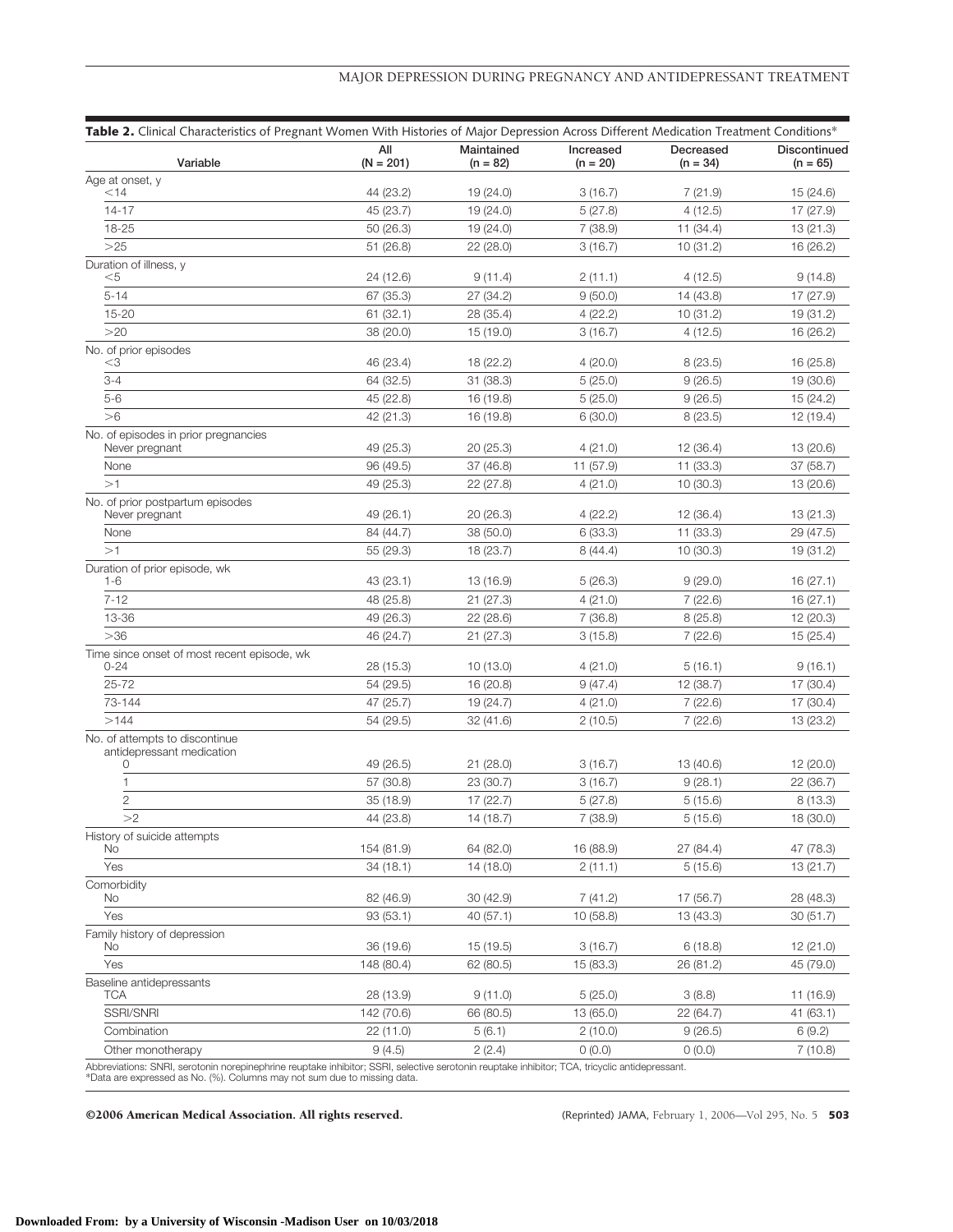| <b>Table 3.</b> Relapse of Major Depression During Pregnancy |            |                          |           |           |              |  |  |
|--------------------------------------------------------------|------------|--------------------------|-----------|-----------|--------------|--|--|
|                                                              |            | <b>Medication Status</b> |           |           |              |  |  |
| <b>Relapse Status</b>                                        | All Women  | Maintained               | Increased | Decreased | Discontinued |  |  |
| No relapse                                                   | 115 (57.2) | 61(74.4)                 | 11 (55.0) | 22 (64.7) | 21(32.3)     |  |  |
| Relapse by trimester<br>All                                  | 86 (42.8)  | 21(25.6)                 | 9(45.0)   | 12 (35.3) | 44 (67.7)    |  |  |
| First                                                        | 44 (51.2)  | 11 (52.4)                | 7(77.8)   | 5(41.7)   | 21(47.7)     |  |  |
| Second                                                       | 31(36.0)   | 9(42.9)                  | 2(22.2)   | 3(25.0)   | 19 (43.2)    |  |  |
| Third                                                        | (12.8)     | (4.8)                    | 0(0.0)    | 4(33.3)   | 4(9.1)       |  |  |

tinuous months prior to conception or medication discontinuation or discontinuation attempt was necessary to meet inclusion criteria for the study. The large majority of participants (184 [92%]) were noted at baseline to receive therapy predominantly with SS-RIs or dual-action antidepressants either alone or in combination with other antidepressants. Patients were treated with the following SSRI/serotonin norepinephrine reuptake inhibitor (SNRI) medications: paroxetine (n=24), sertraline  $(n=45)$ , citalopram  $(n=20)$ , escitalopram  $(n=1)$ , venlafaxine  $(n=25)$ , fluoxetine (n=70), fluvoxamine (n=3); bupropion was also used (n=20), although mostly as an adjunct treatment  $(n=15)$  vs monotherapy  $(n=5)$ . Monotherapy with tricyclic antidepressants was far less common (n=7 [4%]). Combination antidepressant therapy was used by 22 participants (14%), while 4 of the participants (2%) were treated with other antidepressant monotherapy, ie, monoamine oxidase inhibitor or nefazodone.

Severity of mood disorder measured by factors such as duration of illness  $(\chi^2_{9} = 6.15, P = .72)$ , number of previous episodes ( $\chi^2 = 3.54$ , *P*=.94), and frequency of comorbid psychiatric illness ( $\chi^2 = 1.88$ , *P* = .60) was not associated with choosing to maintain or discontinue medication over the course of the pregnancy. However, women who maintained their medication therapy during pregnancy were more likely to be receiving an SSRI regimen than those who chose to alter their medication regimen either proximate to or shortly following conception (Fisher exact test, *P*=.01).

#### **Relapse of Depression During Pregnancy**

The proportion of the sample that relapsed across pregnancy is shown in **TABLE 3**. Forty-three percent of women in the sample relapsed during pregnancy, and half of those relapsed during the first trimester. Among women who maintained their medication throughout the pregnancy, 26% relapsed compared with 68% of those who discontinued their medication. Women who increased or decreased their medication had a rate of relapse between those who maintained and those who discontinued their medication (45% and 35%, respectively). Mean HAM-D scores at the time of relapse for those who discontinued or maintained their antidepressant therapy were 23.7 (SD=7.4) and 20.8 (SD=7.5), respectively. No participants attempted suicide during the course of the study. For those who discontinued  $(n=65)$  or decreased their antidepressant (n=34) from their optimum dose at baseline, 60 participants (61%) reintroduced antidepressant therapy during pregnancy.

We used a life-table approach to assess time to relapse as a consequence of medication status over the course of the pregnancy. As shown in the **FIGURE**, women who increased or discontinued their medication had a more rapid time to relapse than those who maintained or decreased their medication. The magnitude of this difference is shown in **TABLE 4** using Cox proportional hazards. After adjustment for the main effects of clinical center, marital status, number of prior episodes, and type of medication used at the start of pregnancy with no interactions, women

who discontinued their medication had a 5-fold increased risk of relapse over the course of their pregnancy compared with women who maintained their medication. To determine if this association was driven by those women who miscarried or electively terminated their pregnancies, or by those who were lost to follow-up or chose to discontinue participation in the study, we restricted the sample to only those women who were followed up until delivery. We found that the association was even stronger in this smaller sample. Last, in the Figure we note that among women who discontinued their antidepressant, medication reintroduction attenuated the risk of relapse, but this risk was still substantially greater than that seen in women who maintained their current medication status.

#### **Predictors of Relapse of Depression**

We examined whether certain demographic and clinical variables were associated with relapse of depression during pregnancy. No statistically significant association was noted between race, educational status of partner, and baseline antidepressant treatment and depressive relapse during pregnancy. However, there was a trend for married patients to be somewhat protected against relapse of depression compared with single patients (HR, 0.4; 95% CI, 0.1- 1.3; *P*=.13). Women who were older than 32 years were noted to have a 60% reduction in the rate of relapse compared with younger women (32 years) (HR, 0.4; 95% CI, 0.2-0.8; *P*=.01). Given the extent to which duration of depressive illness and number of previous episodes of depression predict risk of recurrent depression,32-34 we also investigated the association between these variables and relapse of depression during pregnancy adjusting for all other demographic and clinical variables (age, race, education, education of partner, marital status, baseline antidepressant therapy) and medication change (if any) (ie, discontinuation or increase of antidepressant). Both duration of depres-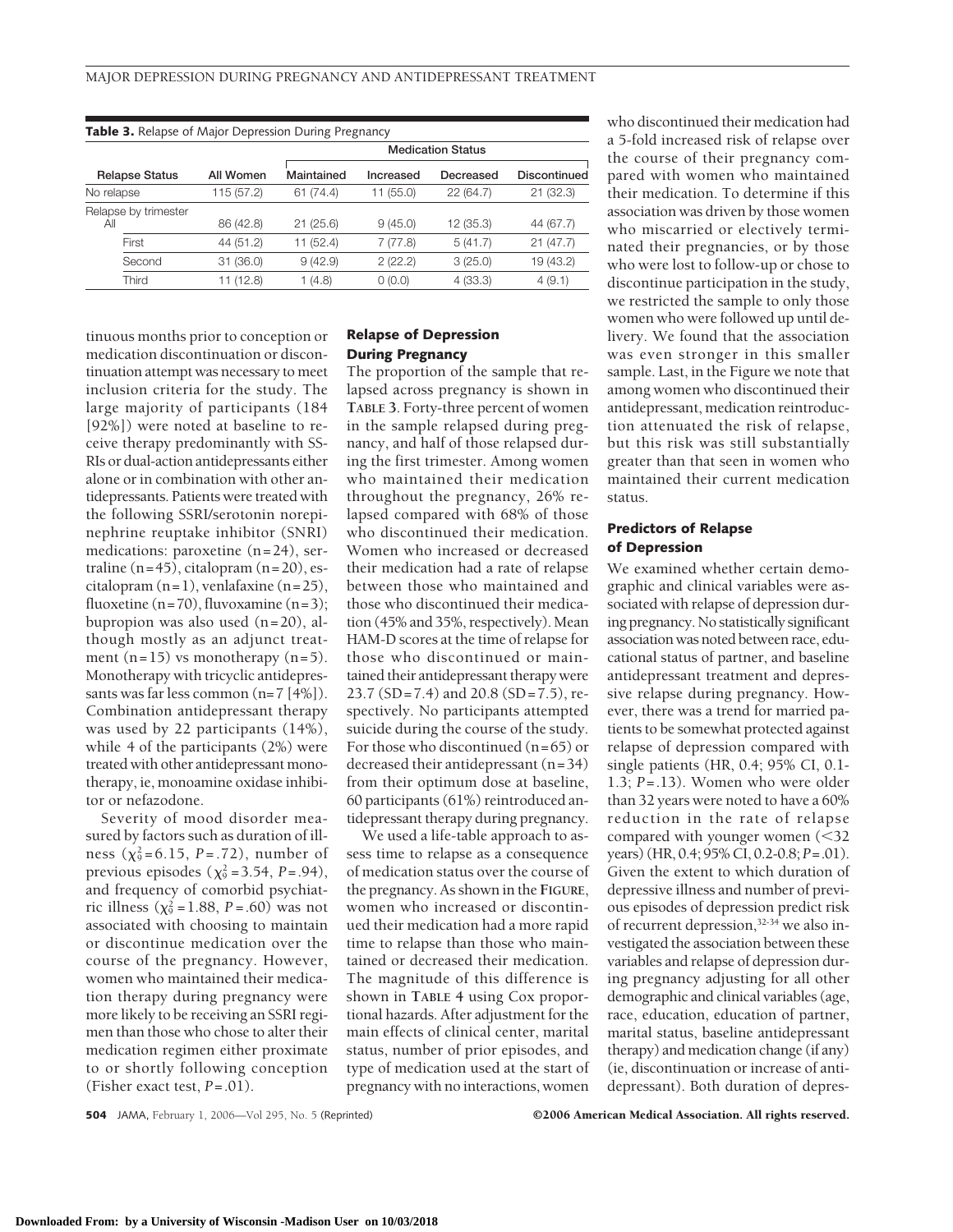sive illness  $(>5$  years) and history of more recurrent depressive illness  $(>4)$ episodes) were associated with a significant increase in risk of depressive relapse during pregnancy (HR, 2.7; 95% CI, 1.5-4.7; *P* = .009; HR, 3.6; 95% CI, 1.9-7.0; *P*<.001).

### **COMMENT**

There has been a common belief that characteristic hormonal changes associated with pregnancy are inherently "protective" with respect to new onset of depression or risk of depressive relapse and that discontinuation of psychiatric medications should be almost uniformly pursued given concerns regarding prenatal exposure to these agents. Our data suggest that this is not the case. To our knowledge, there are no other data available regarding risk of relapse across pregnancy in women with histories of recurrent depression derived from clinical settings. O'Hara and colleagues<sup>3</sup> describe similar prevalence rates of depression in pregnant and nongravid women, and another communitybased study has noted significant levels of depressive symptoms across pregnancy.4

Among the reasons for conducting the current study was to more systematically quantify risk of relapse of depression in pregnant women with histories of depression who are treated with antidepressants and who plan to conceive or who inadvertently conceive. Given the prevalence of depression in reproductive-age women, the prevalence of antidepressant use in this population, and the frequency of unplanned pregnancy, the ability to inform patients about risk of depressive relapse if either discontinuation or maintenance of treatment is pursued as a clinical course has significant implications. Our data suggest that women with histories of even highly recurrent depressive illness are likely to discontinue antidepressant use during attempts to conceive or after conception. However, such changes in treatment should proceed while patients are informed not only about the risk of prenatal exposure to medication, but also the risk of relapse associated with changes in ongoing pharmacological therapy.

In the current study, we noted that 68% of the women who discontinued antidepressant treatment proximate to conception relapsed during pregnancy; of those who relapsed, approximately 50% did so in the first trimester of pregnancy and 90% experienced recurrence of depression by the end of the second trimester. This is compared with the 26% of women who re-



|  | <b>Table 4.</b> Cox Proportional Hazard Ratios for Risk of Relapse of Major Depression Over the Course of Pregnancy by Medication Status* |  |
|--|-------------------------------------------------------------------------------------------------------------------------------------------|--|
|  |                                                                                                                                           |  |

|                                                                                                                                                             | <b>Medication Status</b> |                |                |                 |  |
|-------------------------------------------------------------------------------------------------------------------------------------------------------------|--------------------------|----------------|----------------|-----------------|--|
|                                                                                                                                                             | Maintained               | Increased      | Decreased      | Discontinued    |  |
| All women (N=201)<br>Hazard ratio (95% confidence interval)*                                                                                                | 1.0                      | $2.8(1.2-6.3)$ | 1.2 (0.6-2.5)  | $5.0(2.8-9.1)$  |  |
| $P$ value                                                                                                                                                   |                          | .02            | .60            | < 0.001         |  |
| Women who did not miscarry, electively terminate pregnancy,<br>or drop out of the study before $36$ wk (n = 163)<br>Hazard ratio (95% confidence interval)* | 1.0                      | $3.5(1.5-8.3)$ | $1.0(0.4-2.5)$ | $6.6(3.4-12.6)$ |  |
| $P$ value                                                                                                                                                   |                          | .003           | .92            | < 0.001         |  |

\*Adjusted for clinical center, marital status, number of prior depression episodes, and type of medication therapy (selective serotonin reuptake inhibitor vs other).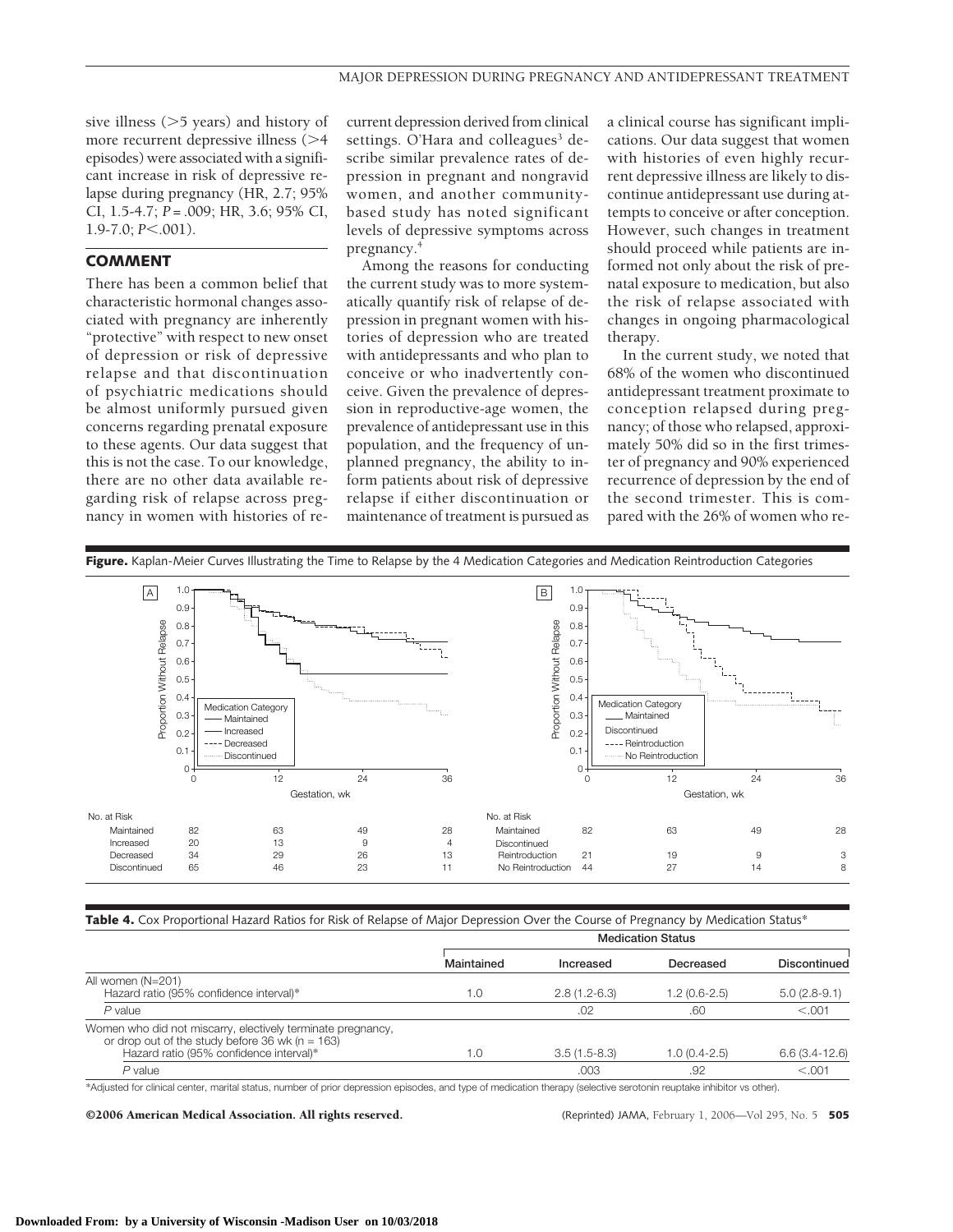lapsed while sustaining preconception dosages of antidepressant (at least up until 16 weeks' gestation) where again approximately half of those who relapsed did so in the first trimester. These reported rates of relapse among pregnant women who either discontinued or maintained antidepressant treatment are strikingly similar to those reported by Kupfer and colleagues in nongravid samples.<sup>5</sup> It is also noteworthy that 60% of the women who discontinued antidepressant treatment in the current study at the beginning of pregnancy reintroduced antidepressant therapy during pregnancy. This was consistent with our earlier findings.25 Differences in time to relapse between those who discontinued and those who maintained antidepressant treatment during pregnancy were also significantly different, with a 5-fold difference noted in risk of depressive relapse.

The risk of relapse among patients who either increased their medication during the time interval permissible for inclusion in the analysis or who decreased their antidepressant from the optimal dose that had afforded at least 3 months of euthymia deserves comment. Patients who increased their antidepressant typically did so at least once early on in pregnancy and often continued that intensity of treatment. However, others frequently increased antidepressant on multiple occasions across pregnancy (data not shown). Presumably, such increases in antidepressant somatotherapy would have been instituted in response to subsyndromal symptoms not initially reaching the proportion of major depression but in situations where such symptoms were considered to be a harbinger of frank depressive relapse. Thus, those women who increased their antidepressant appear quite distinct from a clinical perspective than those who maintained their antidepressant treatment across the entire exposure period (12 weeks before LMP until 16 weeks' gestation), a difference that is also reflected in the nearly 3-fold higher risk of depressive relapse between the 2 groups.

With respect to those who decreased their medication dose from a previous optimal dose, relapse risk was only modestly higher compared with those who maintained consistent antidepressant therapy across pregnancy. Common clinical scenarios for the women in this group included lowering the dose of SSRI from a previous dose or discontinuation of one antidepressant from a combination regimen.

These findings have important clinical implications. While some women may experience affective well-being during pregnancy, the current study suggests that pregnancy is not uniformly protective with respect to risk of relapse of major depression. Women with histories of depression who are euthymic in the context of ongoing antidepressant therapy should be aware of the risk of depressive relapse during pregnancy following antidepressant discontinuation. With this information, some women with histories of recurrent depressive illness may choose to maintain antidepressant therapy during attempts to conceive and during pregnancy. Such a treatment option might be particularly understandable given the growing amount of reproductive safety information available for commonly used antidepressants, including tricyclic antidepressants, SS-RIs, and dual-action antidepressants (SNRIs).19,20,35

Conversely, the knowledge that half of the women who discontinue antidepressant treatment proximate to conception do not relapse early in pregnancy might prompt others to pursue medication discontinuation to avoid prenatal exposure during a critical period of organogenesis such as the first 12 weeks of gestation. It is noteworthy that as some of these patients might reintroduce antidepressant therapy in the second trimester, our data (Figure) suggest that reintroduction of antidepressant therapy during pregnancy attenuated risk of depressive relapse, but not entirely. It appears that although antidepressant reintroduction attenuates risk of depressive relapse, depression is still noted more frequently in

those who elect this clinical course than among patients who sustain treatment with these medications.

Several limitations of the current study should be noted. First, the current investigation used a nonrandomized design. A randomized design with respect to antidepressant use during pregnancy was not considered ethical. However, differences among the 4 medication groups were controlled for in the analysis. Another limitation of the study relates to the highly recurrent nature of depression in those women who participated. It is possible that the risk of relapse associated with antidepressant discontinuation in patients with less severe depression might be lower than that noted for the participants in the current investigation or among women from regions of the country not represented in the current sample. Another limitation of the current findings derives from the possibility of misclassification of the temporal sequence between relapse and antidepressant discontinuation. Although data regarding changes in pharmacotherapy and relapse were obtained prospectively, it is possible that depressive relapse had begun before the discontinuation of the antidepressant.

Nonetheless, our findings help to refine the risk-benefit decision for those women with major depression who are treated with antidepressant medications. These women must weigh concerns about prenatal exposure to these medications ranging from risk of malformations to risk of obstetrical and perinatal complications.<sup>15</sup> These women should also consider the risks of depressive relapse during pregnancy and the effects of untreated depression on fetal and maternal well-being.36 Depression is a highly prevalent illness in women and frequently has its onset during the childbearing years.37 With greater awareness and increasing treatment of depression in the community, growing numbers of women may face a clinical decision regarding use of antidepressant medication during pregnancy. Navigating this clinical course can be facilitated by the accurate de-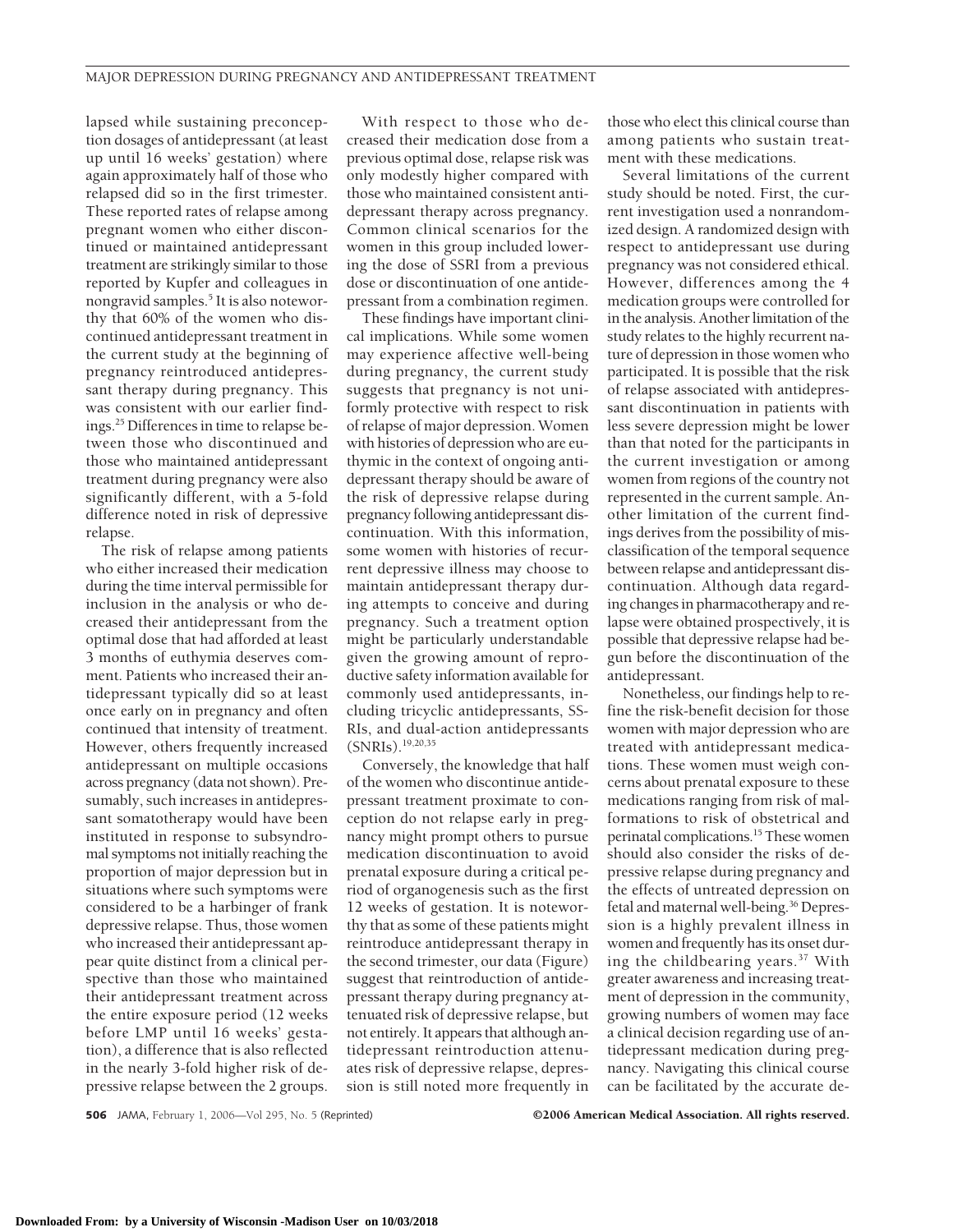lineation of the relative risks of prenatal exposure to medication on the one hand and the risk of relapse of psychiatric disorder on the other. Quantification of these risks affords clinicians the opportunity to make collaborative treatment decisions consistent with individual needs and wishes. Such information can also help to refine treatment guidelines for women with a history of depression who are planning to conceive or who experience mood disorders during pregnancy.

**Author Affiliations:** Perinatal and Reproductive Psychiatry Clinical Research Program, Department of Psychiatry, Massachusetts General Hospital, Harvard Medical School, Boston, Mass (Drs Cohen, Nonacs, and Viguera, and Ms Reminick); Women's Mood Disorders Research Program, University of California Los Angeles School of Medicine (Drs Altshuler, Suri, Burt, and Hendrick); Obstetrics and Gynecology Epidemiology Center, Brigham and Women's Hospital, Boston, Mass (Dr Harlow and Ms Vitonis); and Women's Mental Health Program, Emory University School of Medicine, Atlanta, Ga (Drs Newport and Stowe, and Ms Loughead).

**Author Contributions:** Dr Cohen had full access to all of the data in the study and takes responsibility for the integrity of the data and the accuracy of the data analysis. *Study concept and design:* Cohen, Altshuler, Harlow, Nonacs, Viguera, Reminick, Stowe.

*Acquisition of data:* Cohen, Harlow, Nonacs, Newport, Viguera, Suri, Burt, Hendrick, Reminick, Loughhead, Stowe.

*Analysis and interpretation of data:* Cohen, Harlow, Nonacs, Newport, Viguera, Reminick, Vitonis, Stowe.

*Drafting of the manuscript:* Cohen, Altshuler, Harlow, Viguera, Burt, Reminick, Loughhead, Vitonis, Stowe.

*Critical revision of the manuscript for important intellectual content:* Cohen, Altshuler, Nonacs, Newport, Viguera, Suri, Hendrick, Reminick, Stowe.

*Statistical analysis:* Harlow, Vitonis.

*Obtained funding:* Cohen, Altshuler, Viguera, Suri, Stowe.

*Administrative, technical, or material support:* Altshuler, Newport, Viguera, Burt, Hendrick, Reminick, Loughhead, Stowe.

*Study supervision:* Cohen, Altshuler, Harlow, Nonacs, Viguera, Stowe.

**Financial Disclosures:** Dr Newport has served on the speakers bureaus for GlaxoSmithKline, Lilly, and Pfizer. Dr Stowe has served on the speakers bureaus for GlaxoSmithKline, Wyeth, and Pfizer; has received grants from GlaxoSmithKline and Wyeth; and has served on advisory boards for Bristol-Myers Squibb and GlaxoSmithKline. None of the other authors reported disclosures.

**Funding/Support:** This work was funded by multiinstitutional collaborative grants from the National Institute of Mental Health (MH 56420-05, MH 56492- 04, MH 56555-01A2).

**Role of the Sponsor:** The National Institute of Mental Health had no role in the design and conduct of the study; in the collection, analysis, interpretation of the data; or in the preparation, review, or approval of the manuscript.

#### **REFERENCES**

**1.** Zajicek E. Psychiatric problems during pregnancy. In: Wolkind S, Zajicek E, eds. *Pregnancy: A Psychological and Social Study.* London, England: Academic; 1981:57-73.

**2.** Kendell RE, Chalmers JC, Platz C. Epidemiology of puerperal psychoses. *Br J Psychiatry*. 1987;150:662- 673.

**3.** O'Hara MW, Schlechte JA, Lewis DA, Varner MW. Controlled prospective study of postpartum mood disorders: psychological, environmental, and hormonal factors. *J Abnorm Psychol*. 1991;100:63-73.

**4.** Evans J, Heron J, Francomb H, Oke S, Golding J. Cohort study of depressed mood during pregnancy and after childbirth. *BMJ*. 2001;323:257-260.

**5.** Kupfer DJ, Frank E, Perel JM, et al. Five-year outcome for maintenance therapies in recurrent depression. *Arch Gen Psychiatry*. 1992;49:769-773. **6.** Addis A, Koren G. Safety of fluoxetine during the first trimester of pregnancy: a meta-analytical review of epidemiological studies. *Psychol Med*. 2000;30:89-

94. **7.** Altshuler LL, Cohen LS, Szuba MP, Burt VK, Gitlin M, Mintz J. Pharmacologic management of psychiatric illness in pregnancy: dilemmas and guidelines. *Am J Psychiatry*. 1996;153:592-606.

**8.** Ericson A, Kallen B, Wilholm B. Delivery outcome after the use of antidepressants in early pregnancy. *Eur J Clin Pharmacol*. 1999;55:503-508.

**9.** Wisner KL, Gelenberg AJ, Leonard H, Zarin D, Frank E. Pharmacological treatment of depression during pregnancy. *JAMA*. 1999;282:1264-1269.

**10.** Einarson TR, Einarson A. Newer antidepressants in pregnancy and rates of major malformations: a metaanalysis of prospective comparative studies. *Pharma-*

*coepidemiol Drug Saf*. 2005;14:823-827. **11.** Hallberg P, Sjoblom V. The use of selective serotonin reuptake inhibitors during pregnancy and breast-feeding: a review and clinical aspects. *J Clin Psychopharmacol*. 2005;25:59-73.

**12.** Casper RC, Fleisher BE, Lee-Ancajas JC, et al. Follow-up of children of depressed mothers exposed or not exposed to antidepressant drugs during pregnancy. *J Pediatr*. 2003;142:402-408.

**13.** Chambers CD, Johnson K, Dick L, Felix R, Jones KL. Birth outcomes in pregnant women taking fluoxetine. *N Engl J Med*. 1996;335:1010-1015.

**14.** Laine K, Heikkinen T, Ekblad U, Kero P. Effects of exposure to selective serotonin reuptake inhibitors during pregnancy on serotonergic symptoms in newborns and monoamine and prolactin concentrations. *Arch Gen Psychiatry*. 2003;60:720-726.

**15.** Moses-Kolko EL, Bogen D, Perel J, et al. Neonatal signs after late in utero exposure to serotonin reuptake inhibitors: literature review and implications for clinical applications. *JAMA*. 2005;293:2372- 2383.

**16.** Oberlander TFMS, Fitzgerald RN, Kostaras X, Rurak D, Riggs W. Pharmacologic factors associated with transient neonatal symptoms following prenatal psychotropic medication exposure.*J Clin Psychiatry*. 2004; 65:230-237.

**17.** Zeskind PS, Stephens L. Maternal selective serotonin reuptake inhibitor use during pregnancy and newborn neurobehavior. *Pediatrics*. 2004;113:368- 375.

**18.** Cohen LS, Rosenbaum J. Psychotropic drug use during pregnancy: weighing the risks.*J Clin Psychiatry*. 1998;59:18-28.

**19.** Cohen LS, Nonacs R, Viguera A, Reminick A. Diagnosis and treatment of depression during pregnancy. *CNS Spectr*. 2004;9:209-216.

**20.** Wisner KL, Zarin DA, Holmboe ES, et al. Riskbenefit decision making for treatment of depression during pregnancy. *Am J Psychiatry*. 2000;157:1933- 1940.

**21.** Orr ST, James SA, Blackmore Prince C. Maternal prenatal depressive symptoms and spontaneous preterm births among African American women in Baltimore, Maryland. *Am J Epidemiol*. 2002;156: 797-802.

**22.** Steer RA, Scholl TO, Hediger ML, Fischer RL. Selfreported depression and negative pregnancy outcomes. *J Clin Epidemiol*. 1992;45:1093-1099.

**23.** Suri R, Altshuler L, Hendrick V, Rasgon N, Lee E, Mintz J. The impact of depression and fluoxetine treatment on obstetrical outcome. *Arch Women Ment Health*. 2004;7:193-200.

**24.** Henry AL, Beach AJ, Stowe ZN, Newport DJ. The fetus and maternal depression: implications for antenatal treatment guidelines. *Clin Obstet Gynecol*. 2004; 47:535-546.

**25.** Cohen LS, Altshuler L, Stowe ZN, Faraone SV. Re-

introduction of antidepressant therapy across pregnancy in women who previously discontinued treatment: a preliminary retrospective study. *Psychother Psychosom*. 2004;73:255-258.

**26.** Cohen LS, Nonacs RM, Bailey JW, et al. Relapse of depression during pregnancy following antidepressant discontinuation: a preliminary prospective study. *Arch Women Ment Health*. 2004;7:217-221.

**27.** First MB, Spitzer RL, Gibbon M, Williams JBW. *Structured Clinical Interview for DSM-IV Axis I Disorders-Patient Edition (SCID-I/P, Version 2.0)*. New York: NY State Psychiatric Institute, Biometrics Research Dept; 1995

**28.** Williams JB. A structured interview guide for the Hamilton Depression Rating Scale.*Arch Gen Psychiatry*. 1988;45:742-747.

**29.** Guy W, ed. *ECDEU Assessment Manual for Psychopharmacology.* Washington, DC: US Dept of Health, Education and Welfare; 1976:218-222.

**30.** SAS Institute Inc. *SAS/STAT User's Guide, Version 6.* 4th ed. Cary, NC: SAS Institute Inc; 1992.

**31.** Cox DR. Regression models and life tables (with discussion). *J R Stat Soc B*. 1972;34:187-220.

**32.** Mueller TI, Leon AC, Keller MB, et al. Recurrence after recovery from major depressive disorder during 15 years of observational follow-up. *Am J Psychiatry*. 1999;156:1000-1006.

**33.** Lewinsohn PM, Rohde P, Seeley JR, Klein DN, Gotlib IH. Natural course of adolescent major depressive disorder in a community sample: predictors of recurrence in young adults. *Am J Psychiatry*. 2000; 157:1584-1591.

**34.** McGrath PJ, Stewart JW, Petkova E, et al. Predictors of relapse during fluoxetine continuation or maintenance treatment of major depression. *J Clin Psychiatry*. 2000;61:518-524.

**35.** Newport DJ, Hostetter A, Arnold A, Stowe ZN. The treatment of postpartum depression: minimizing infant exposures. *J Clin Psychiatry*. 2002;63:31-44. **36.** Nonacs R, Cohen LS. Assessment and treatment of depression during pregnancy: an update. *Psychi-atr Clin North Am*. 2003;26:547-562.

**37.** Kessler RC, McGonagle KA, Swartz M, Blazer DG, Nelson CB. Sex and depression in the National Comorbidity Survey, I: lifetime prevalence, chronicity and recurrence. *J Affect Disord*. 1993;29:85-96.